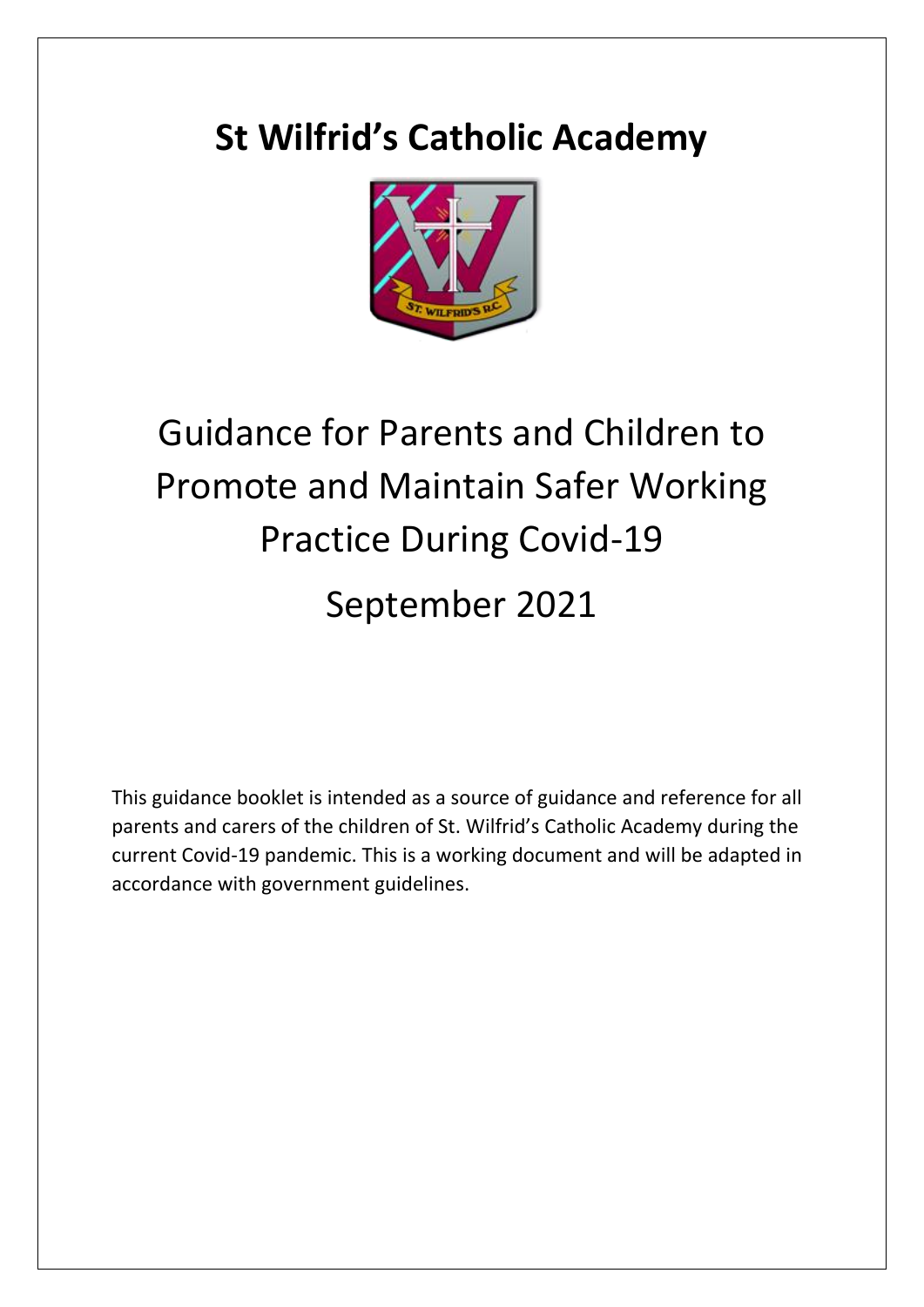Attendance at school during this academic year is going to be more important than ever. I can imagine that as parents you have many questions about your child returning to school. This guidance document will help you to understand how we are following all DFE guidance for schools. We will be endeavouring for our school environment and school life to return to normal wherever possible.

Should you have any questions regarding attendance, please do not hesitate to contact Miss Lee, Mr. Glover or Mrs Kelsall. Our risk assessment is also available on our website and will be updated regularly in accordance with government updates.

The DfE have provided updated guidance for schools for September 2021. This guidance document is in full accordance with the DfE guidance. The DfE have also produced guidance for parents which can be found following the link below.

# [What parents and carers need to know about early years providers, schools and colleges](https://www.gov.uk/government/publications/what-parents-and-carers-need-to-know-about-early-years-providers-schools-and-colleges-during-the-coronavirus-covid-19-outbreak?utm_source=08%20July%202021%20C19&utm_medium=Daily%20Email%20C19&utm_campaign=DfE%20C19)  [during COVID-19](https://www.gov.uk/government/publications/what-parents-and-carers-need-to-know-about-early-years-providers-schools-and-colleges-during-the-coronavirus-covid-19-outbreak?utm_source=08%20July%202021%20C19&utm_medium=Daily%20Email%20C19&utm_campaign=DfE%20C19)

As the country has moved to Step 4 of the Roadmap the below guidance will be followed at St. Wilfrid's Catholic Academy. It is our priority that ALL children have a high quality face to face education whilst ensuring our schools are as safe as possible.

### **Control Measures**

- 1. Ensure good hygiene for everyone.
- 2. Maintain appropriate cleaning regimes.
- 3. Keep occupied spaces well ventilated.

4. Follow public health advice on testing, self-isolation and managing confirmed cases of COVID-19.

# **Ensure good hygiene for everyone**

We will continue to ensure that pupils clean their hands regularly. This can be done with soap and water or hand sanitiser.

The 'catch it, bin it, kill it' approach continues to be very important.

# **Maintain appropriate cleaning regimes**

We will maintain an appropriate cleaning schedule. This will include regular cleaning of areas and equipment (for example, twice per day), with a particular focus on frequently touched surfaces.

# **Keep occupied spaces well ventilated**

Wherever possible we will keep all rooms well ventilated. Poorly ventilated areas will be identified on the risk assessment and measure to improve ventilation identified.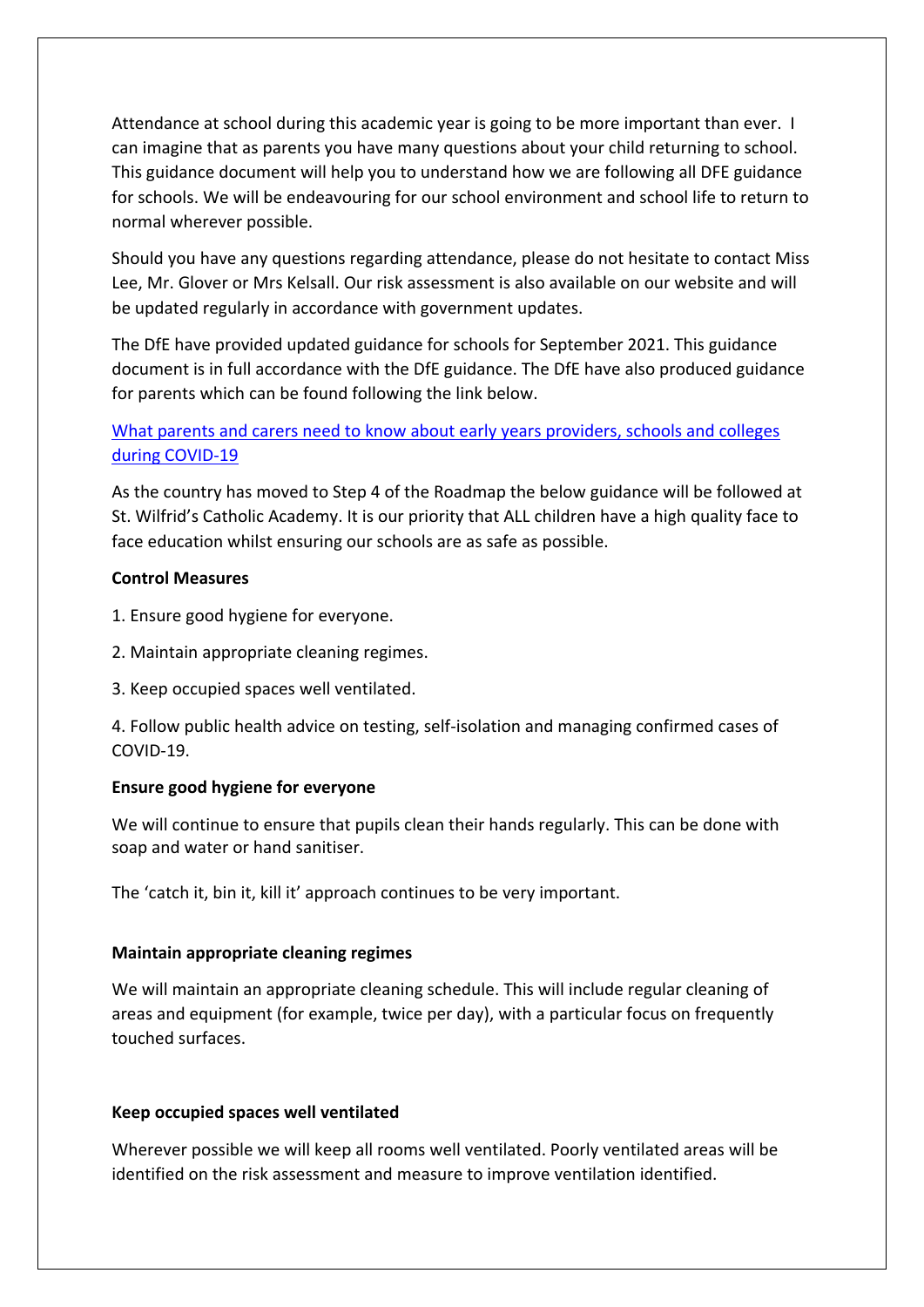Opening windows and internal doors that increase airflow should happen as much as possible. External doors will also be open as long as it is safe to do so and if they are not fire doors. We will balance the need for fresh air whilst also maintain a comfortable temperature to work.

# **Follow public health advice on testing, self-isolation and managing confirmed cases of COVID-19**

Pupils, staff and other adults should follow public health advice on [when to self-isolate and](https://www.nhs.uk/conditions/coronavirus-covid-19/self-isolation-and-treatment/when-to-self-isolate-and-what-to-do/)  [what to do.](https://www.nhs.uk/conditions/coronavirus-covid-19/self-isolation-and-treatment/when-to-self-isolate-and-what-to-do/) They should not come into school if they have symptoms, have had a positive test result or other reasons requiring them to stay at home due to the risk of them passing on COVID-19 (for example, they are required to quarantine).

If anyone in school develops COVID-19 symptoms, however mild, we will send them home and they should follow public health advice.

If someone displays symptoms in school, they should be moved to a safe area where they are away from others. Family members or someone in their household will need to collect to take them home.

The household (including any siblings) should follow the PHE [stay at home guidance for](https://www.gov.uk/government/publications/covid-19-stay-at-home-guidance/stay-at-home-guidance-for-households-with-possible-coronavirus-covid-19-infection)  [households with possible or confirmed coronavirus \(COVID-19\) infection.](https://www.gov.uk/government/publications/covid-19-stay-at-home-guidance/stay-at-home-guidance-for-households-with-possible-coronavirus-covid-19-infection)

Individuals are not required to self-isolate if they live in the same household as someone with COVID-19, or are a close contact of someone with COVID-19, and any of the following apply:

- 1. They are fully vaccinated
- 2. They are below the age of 18 years and 6 months
- 3. They have taken part in or are currently part of an approved COVID-19 vaccine trial
- 4. They are not able to get vaccinated for medical reasons

Instead, they will be contacted by NHS Test and Trace, informed they have been in close contact with a positive case and advised to take a PCR test. We would encourage all individuals to take a PCR test if advised to do so.

#### **Mixing and Bubbles**

There will be no bubbles and full mixing of children and adults can resume. Children can mix during lunch time and other periods during the school day.

#### **Face Coverings**

Face coverings are no longer required to be worn on the school grounds, however, parents may continue to wear them if they wish to.